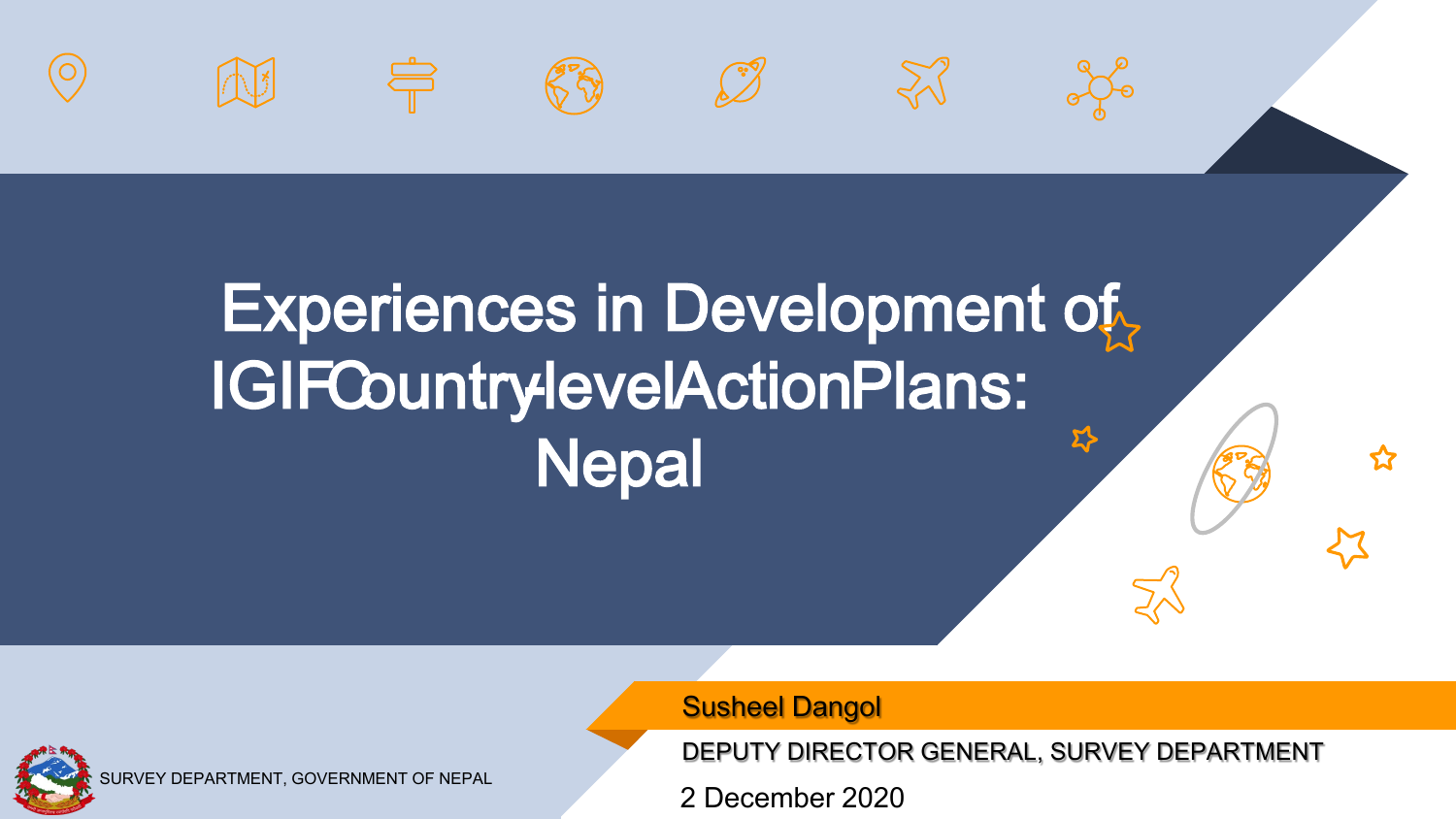

### Presentation Outline

- Development Account Project ( Project 1819D)<br>
IGIF<br>
Assessment and Analysis Component of Development
- -
	-
	-
	-
	-
	-
	-
- ► The Current and Desired Performance Questionnaire<br>
► Baseline Survey<br>
► Stakeholder Identification and Analysis<br>
► Stakeholder Workshop<br>
► Stakeholder Workshop<br>
► Stategic Alignment<br>
► Vision, Mission and Goals<br>
► Gap A
- 

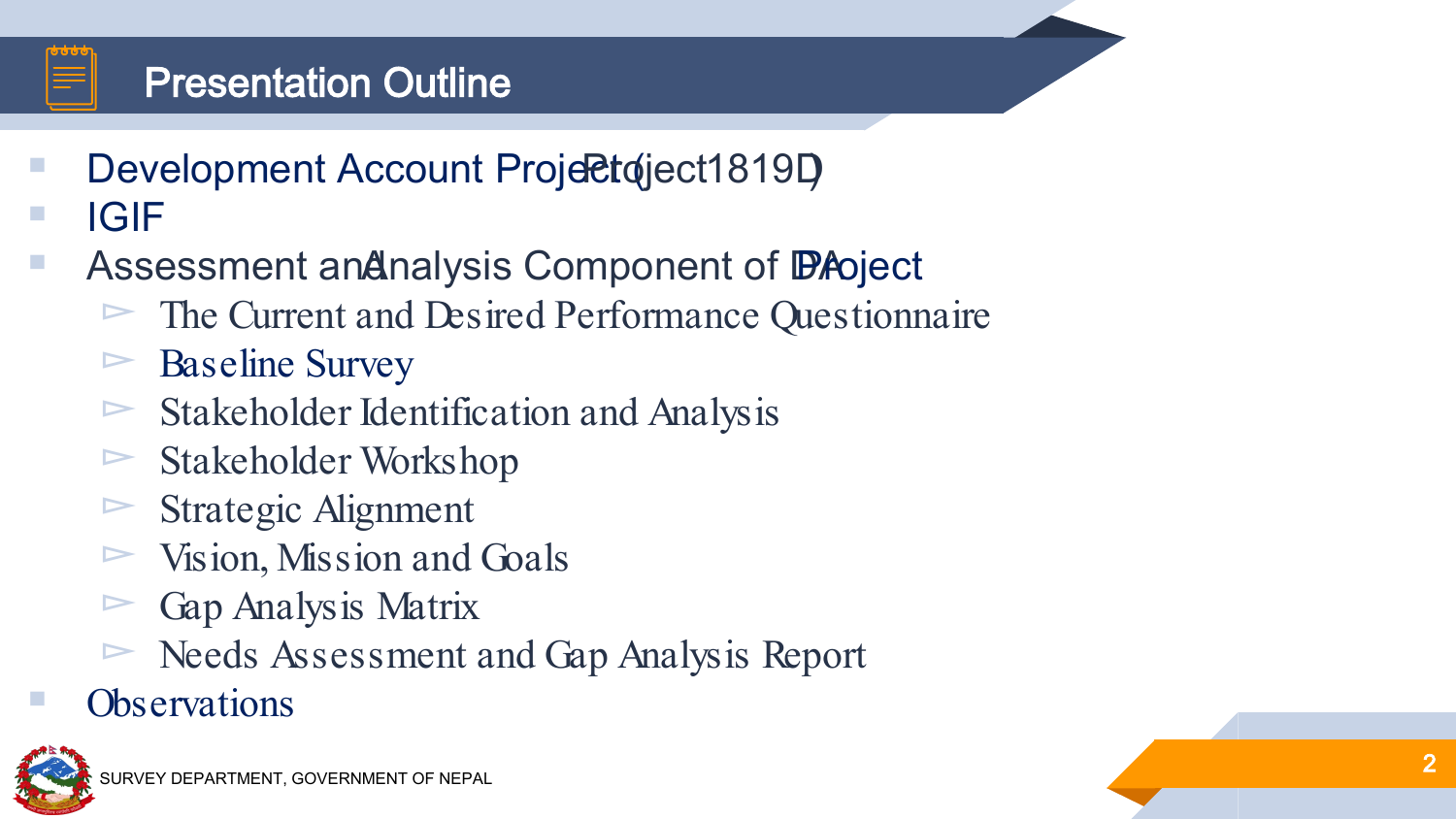

The Development Accounta capacity development rogramment the United Nations Secretariat aiming at enhancing capacities of develo countries in the priority areas of **the United Nation**sDevelopment Agenda.

Focus: Improving and Strengthening National geospatial informatio management capacity

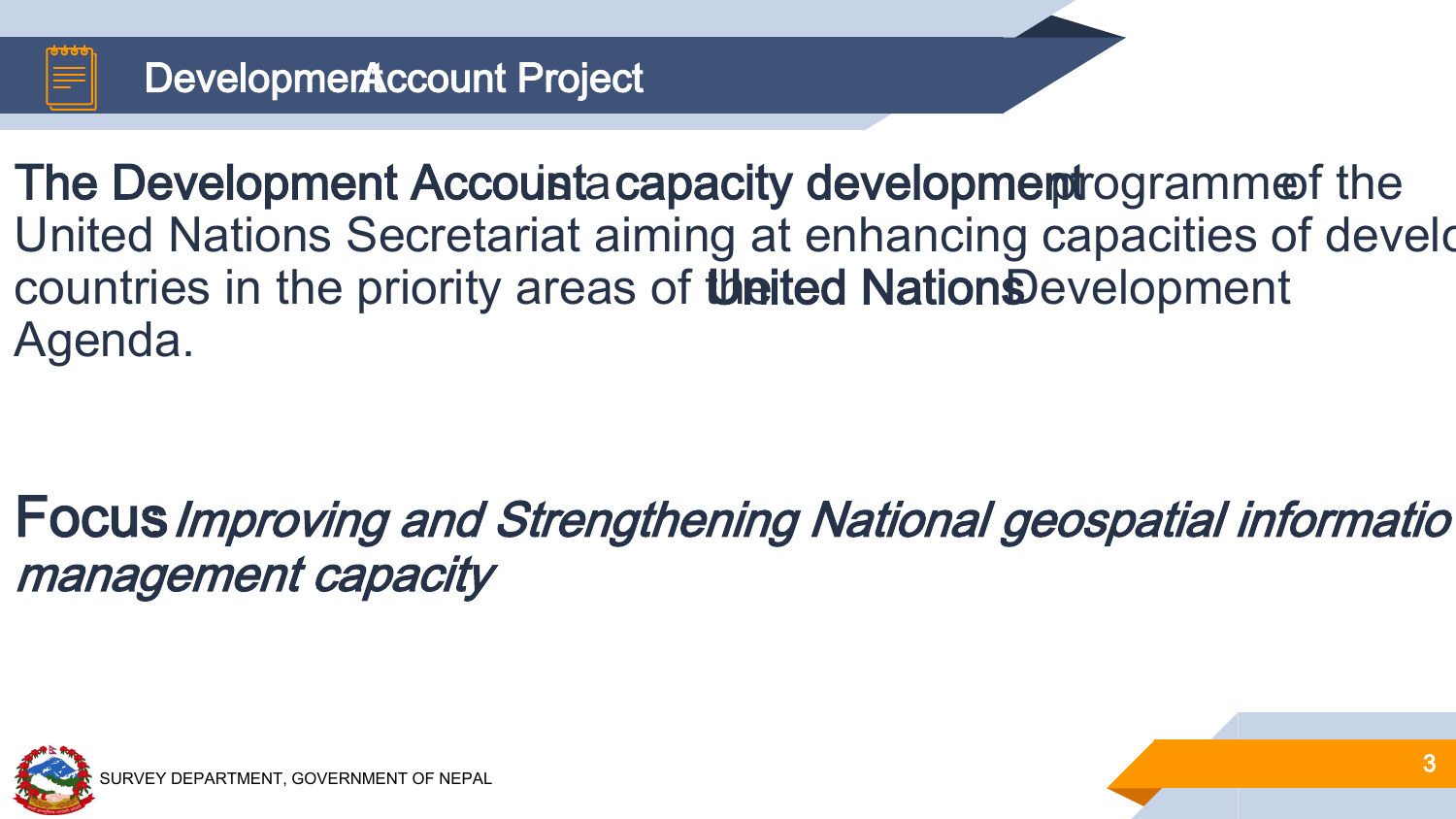## Integrated Geospatial Information Framework

**IGIF** is a United Nations endorsed Frameworkthat was developedto provide a basis and guide countries to referencewhendevelopingand strengthening their national Technology and sub-nationalarrangements in geospatial information management and related People infrastructures.



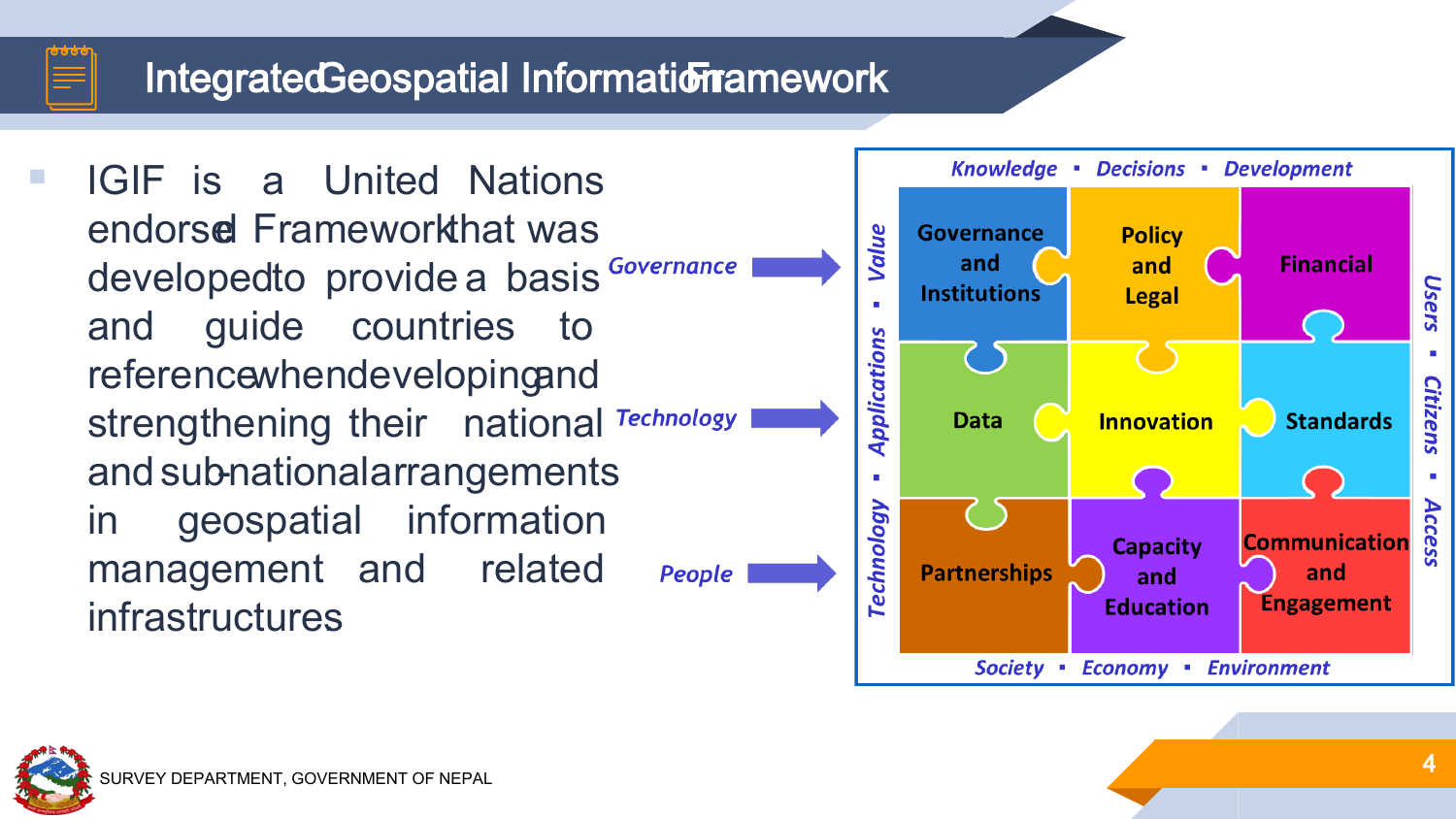#### Components of DA

#### **Project Execution Plan**

•**Objective**: Each country to understand the requirements of the Development Account Project Plan, assign a project leader and team, and develop a Project Execution Plan.

•**Outcome**: A shared understanding of the Development Account Project and a commitment by each Country to undertake information gathering, analysis and planning tasks as appropriate towards strengthening geospatial information management.

#### **Needs Assessment and Gap Analysis**

•**Objective**: Each country to review their current situation and identify needs with respect to their current and future goals; followed by a review by resource persons.

•**Outcome**: A shared understanding of current limitations and problems, and a common view of what the future geospatial information management ecosystem should include.

#### **Country Action Plan**

- •**Objective:** Develop draft Country-level Action Plan with guidance from resource persons.
- •**Outcome:** A Country-level Action Plan identifying what needs to happen, when, why, how and by whom in order to strengthen geospatial information management. The Plan reflects the needs identified in Component 2.

Component 3

Component 1

Component 2

**IRVEY DEPARTMENT, GOVERNMENT OF NEPAL**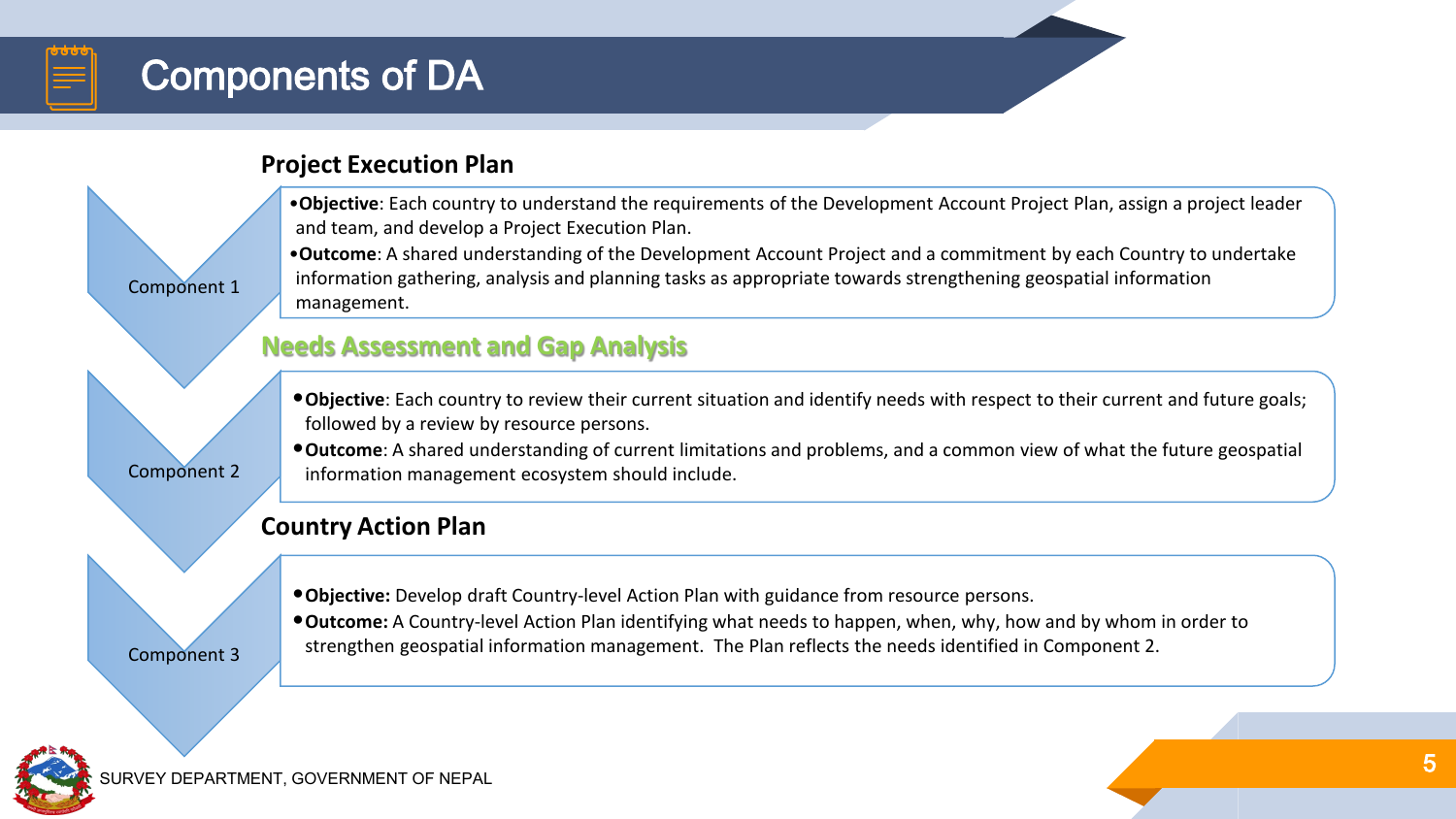### **Componen2 - Assessment and Analysis**





5666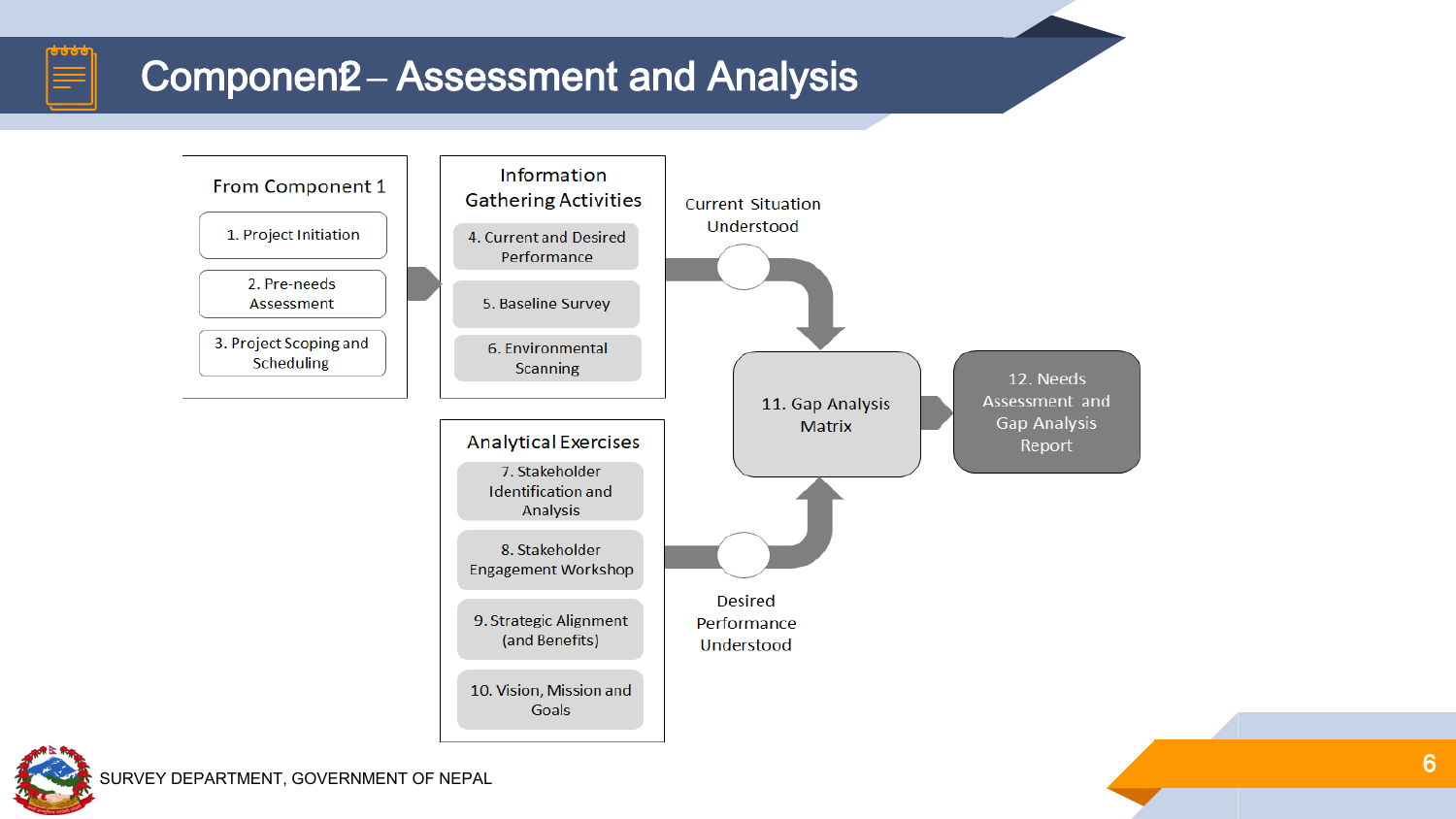## Activity: The Current and Desired Performancestionaire

#### Theactivitywasconductedasfollow:

- Discussedwith project team and few stakeholdersthat representheusercommunity.
- Sent the survey to additional stakeholdersto get their perspectiveson the currentsituationandfuturepriorities. : Department of Mines and Geology, Forest Researchand TrainingCenter, PrivateSectors
- Workedhrougheachsurveyquestionin turn.
- Wrotedownthemajorpointsof thediscussion.

#### **GOAL 1: Effective Geospatial Information Management**

Enabling geospatial information governance, policy and institutional arrangements that ensure effective geospatial information management, accommodate individual organizational requirements and arrangements, and that are aligned to national and global policy frameworks

| <b>Current Performance</b> |                                                                                                       | <b>Statement</b>                                                                                                                                                                    | <b>Desired Performance</b>           |  |  |
|----------------------------|-------------------------------------------------------------------------------------------------------|-------------------------------------------------------------------------------------------------------------------------------------------------------------------------------------|--------------------------------------|--|--|
|                            | Progress<br>$1 = Not started$ ; $2 = Minimal$ ;<br>$3$ = Moderate; $4$ = Extensive;<br>$5 =$ Achieved | The extent to which our governance<br>arrangements for geospatial<br>information management bring<br>together a broad range of institutions to<br>share and provide access to data. | Priority<br>$1 =$ Low and $5 =$ High |  |  |
|                            |                                                                                                       |                                                                                                                                                                                     |                                      |  |  |

#### Comment:

- There is not policy or legal arrangement that brings together a broad range of institutions to share and provide access to data
- Institutional arrangement for geospatial information management has been made recently. (Geographic Information Infrastructure Division under Survey Department was formed in year 2016 as a Nodal agency for National Spatial Data Infrastructure (NSDI)).
- However there is duplication on preparation of similar data by different institute.
- All the institution do not share the geospatial data prepared for their respective use. There is not legal or institutional arrangement for this as well
- There is lack of coordination among institutions.

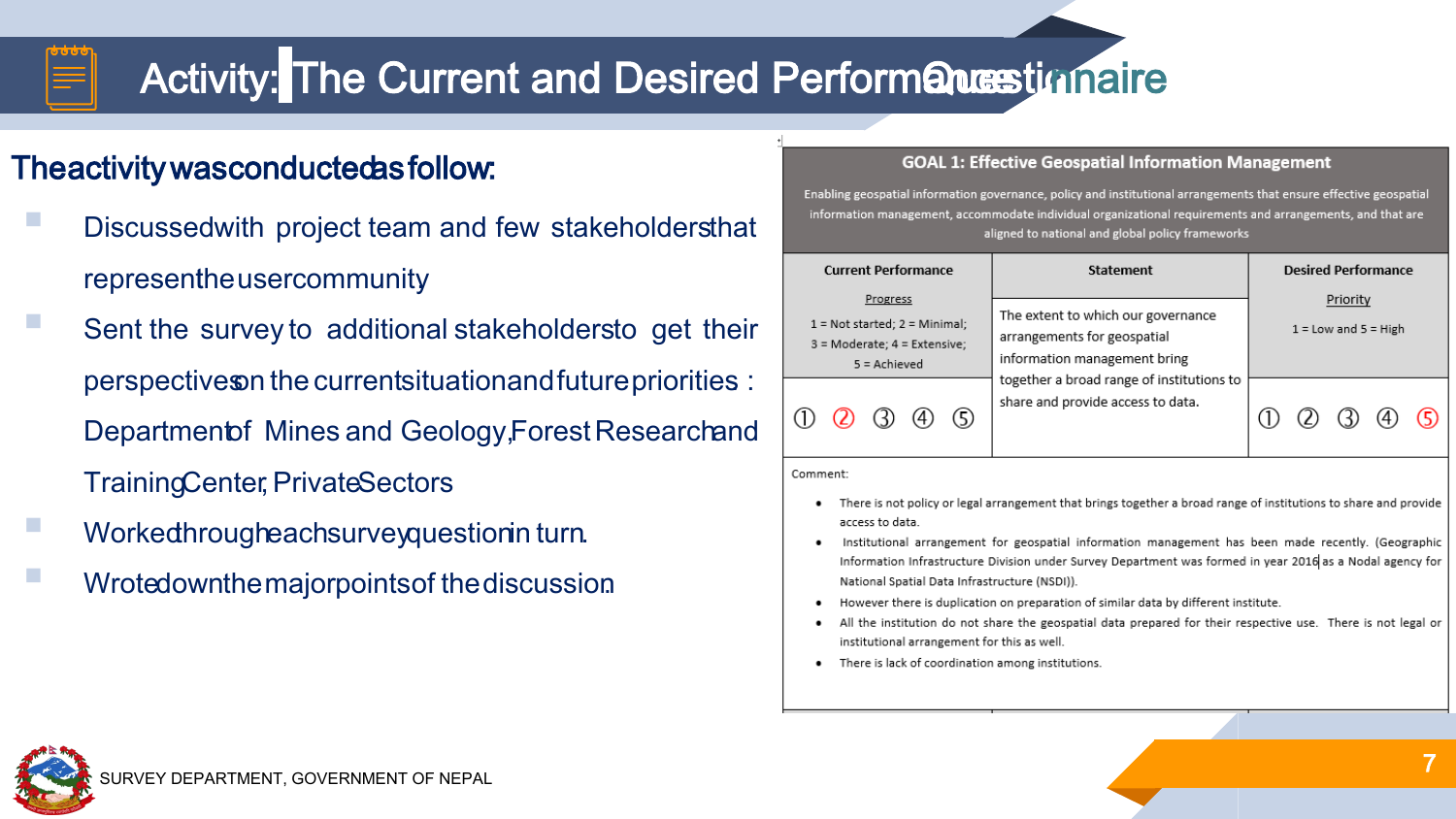## **Activity: The Baseline Survey**

 The objective of the Baseline Survey is to gather detailed information about the current geospatial information management ecosystem in a country.

Gathered the information to answer the questions from sub matter experts.

#### **DATA - BASELINE**

The following questions are designed to understand what data is collected, its quality and how it is currently managed and distributed. ਜ਼ੰ

|    | $\mathbf{1}$ | Do you have a National Geospatial Data Framework?                                                               |
|----|--------------|-----------------------------------------------------------------------------------------------------------------|
|    |              | $\overline{V}$ Yes<br>No (Go to Question 2)                                                                     |
| ۱j |              | If Yes, which of the following are part of the Data Framework                                                   |
|    |              | $\Box$ A set of fundamental data themes                                                                         |
|    |              | $\Box$ A set of application data themes                                                                         |
|    |              | A set of statistical data themes<br>$\overline{v}$                                                              |
|    |              | Data standards                                                                                                  |
|    |              | Metadata standards : Survey Department is using North American Profile of ISO 19115:2003 to publish<br>Metadata |
|    |              | Mandated data custodians                                                                                        |
|    |              | Data Quality                                                                                                    |
|    |              | Data Release Category                                                                                           |
|    |              | Pricing and Licensing Conditions<br>M                                                                           |
|    |              | Other                                                                                                           |
|    | 2            | Do you have an inventory of government data holdings?                                                           |
|    |              | $\Box$ No (Go to Question 2)<br>Yes                                                                             |
|    |              | If yes, please answer the following:                                                                            |
|    |              | Approximately how many datasets have been inventorised?                                                         |
|    |              | How many different organisations contribute data to this inventory?                                             |

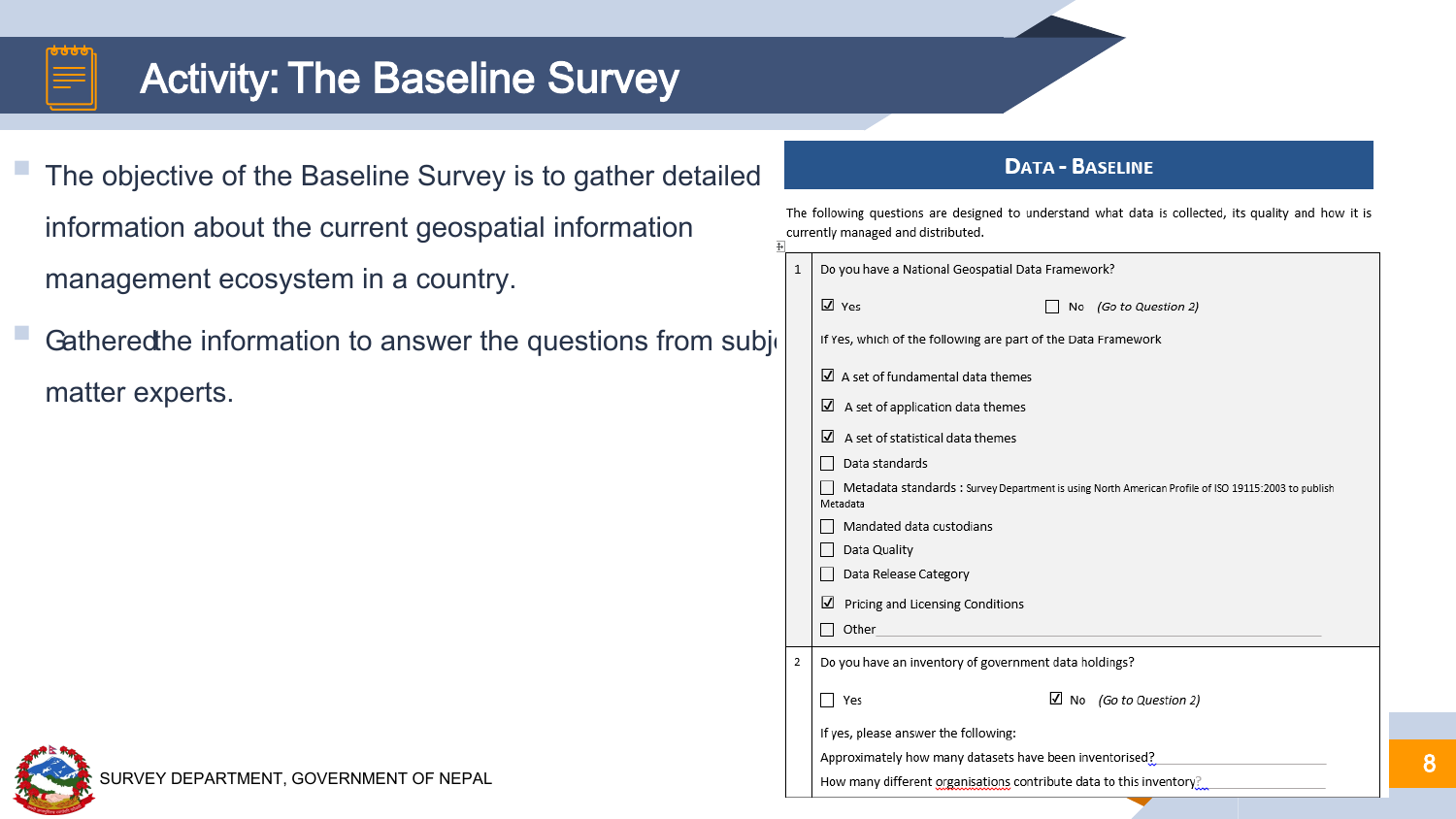### Activity: Stakeholder Identification

- Data Suppliers/ProducerSurvey Departmento MGDUDBC, DNPWC,
- Valueadding Organization& GO's/INGO's
- **Business Users: Geospatial Company** mercial Real Estate Agencies
- Decision MakersCabinetCommissions
- Interest Groups VGI Community, NGES
- Government Organizations: Alterianal/federal provincial and local government
- Education Institutions KU TU, LMTC
- Media Organizations

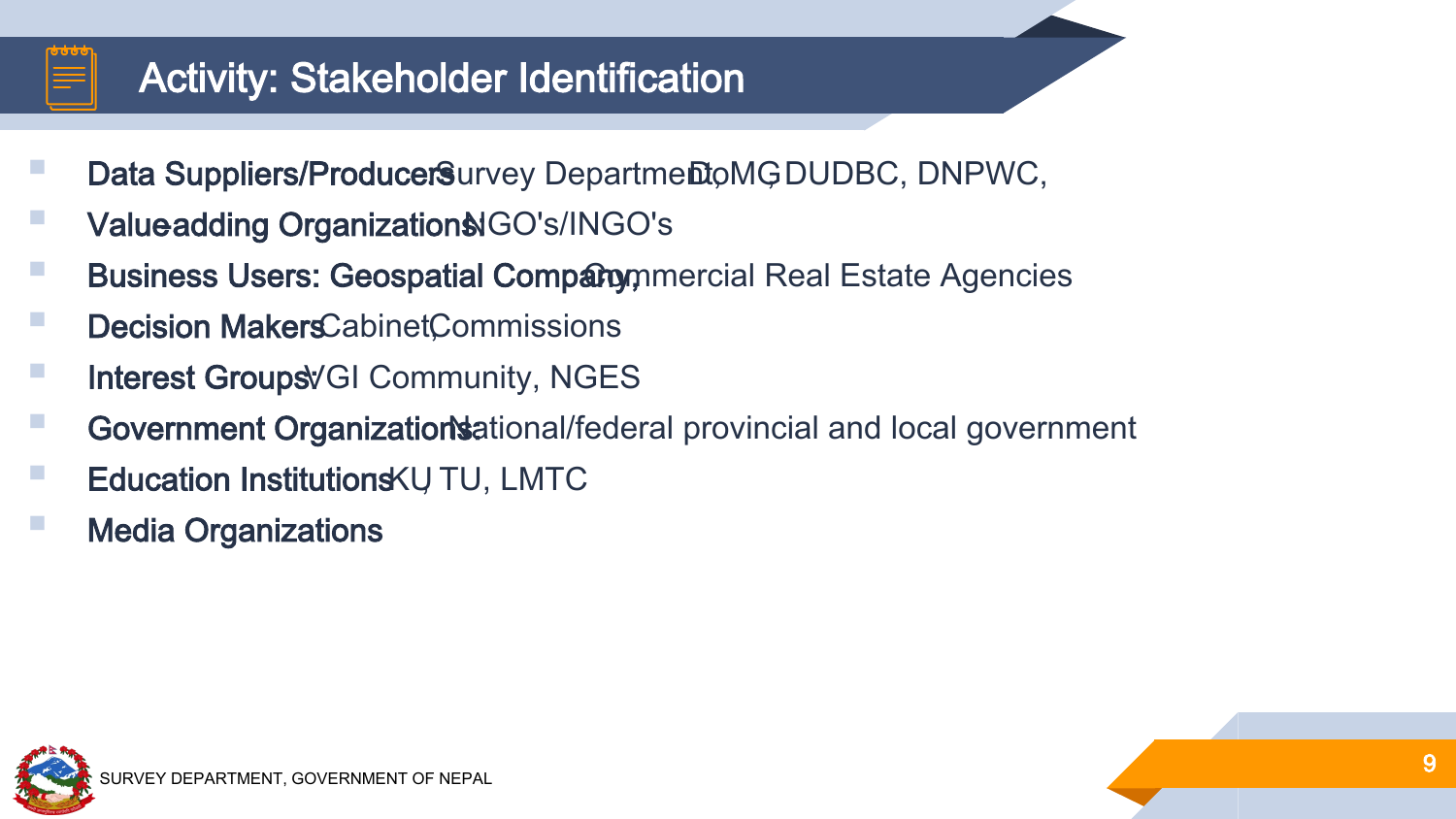### Activity: Stakeholder Workshop

# ● SWOT Analysis ● PEST Analysis

| <b>POLITICAL</b><br>Safer Country<br>٠<br>Policy and legislation<br>٠                                                                                                           | <b>ECONOMIC</b><br>Investment<br>٠<br>Opportunities for                                                                                                       | <b>SOCIAL</b><br>Institutional<br>٠<br>Culture<br>Community needs<br>٠<br>Intergenerational<br>٠<br>issues<br>Geographic and<br>٠<br>geospatial<br>education capacity<br>Computer literacy<br>٠<br>Community safety<br>٠ | TECHNOLOGICAL<br>Data quality<br>٠<br>Legislation<br>٠                                                                                                     |
|---------------------------------------------------------------------------------------------------------------------------------------------------------------------------------|---------------------------------------------------------------------------------------------------------------------------------------------------------------|--------------------------------------------------------------------------------------------------------------------------------------------------------------------------------------------------------------------------|------------------------------------------------------------------------------------------------------------------------------------------------------------|
| E-Government<br>Regional Needs<br>Sufficient government<br>٠<br>support and Funding<br>Copyright and<br>٠<br>Intellectual Property<br>Value & importance to<br>٠<br>the country | revenue growth<br>Savings<br>٠<br>Modernization and<br>٠<br>maintenance<br>Professional Skills<br>٠<br>Plant, equipment<br>٠<br>and personnel<br>availability |                                                                                                                                                                                                                          | Technology level<br>٠<br>Power (utilities)<br>٠<br>availability<br>Broadband<br>٠<br>capacity<br>Standards,<br>٠<br>Metadata etc.<br>Innovation            |
| <b>STRENGTHS</b>                                                                                                                                                                | <b>WEAKNESSES</b>                                                                                                                                             | <b>OPPORTUNITIES</b>                                                                                                                                                                                                     | <b>THREATS</b>                                                                                                                                             |
| Leadership<br>٠<br>Skills<br>Technology<br>٠<br><b>R&amp;D</b><br>Community demand<br>٠                                                                                         | Missing, outdated, or<br>sub-standard data<br>themes<br>Policy<br>٠<br>Cross agency<br>٠<br>collaboration<br>ROI and Pricing<br>٠<br>Models                   | Expansion of data<br>٠<br>use<br>New applications<br>٠<br>Community<br>٠<br>crowdsourcing<br>Government<br>٠<br>branding<br>Community trust                                                                              | Free data policy<br>٠<br>impacts on ROI<br>Change in policy<br>٠<br>Consumer<br>٠<br>behaviour<br>Obsolete<br>٠<br>Technology<br>Insufficient<br>resources |

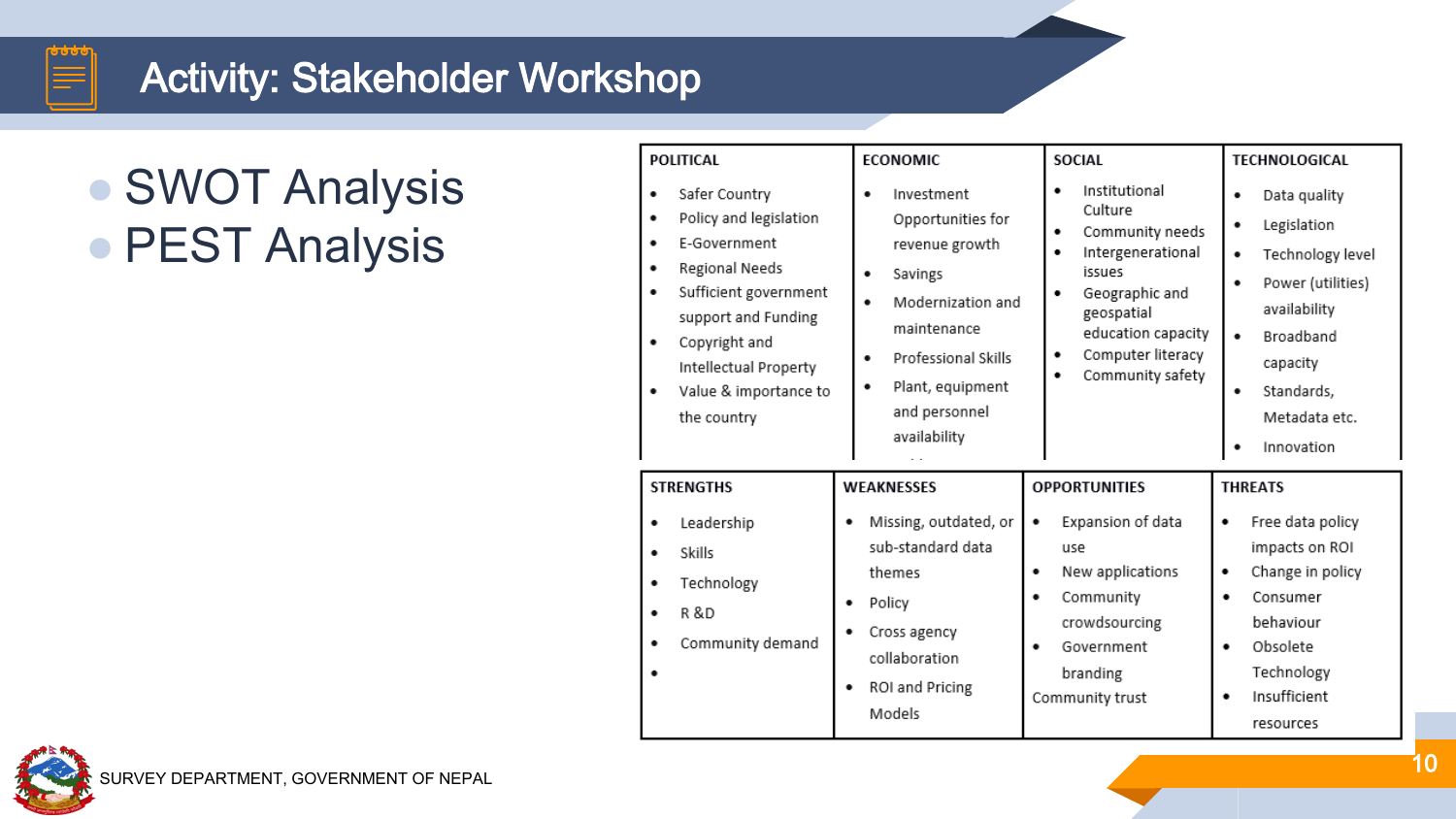## Activity: Strategic Alignment

- Promote tourism, provide better servicteurist
- SociallyInclusion
- Transparency/easy and Accessible medium of data dissemination
- Economid Development
- Increased Agricultural Productivity
- **Urban Planning**
- **Disaster Management**
- Environment Management

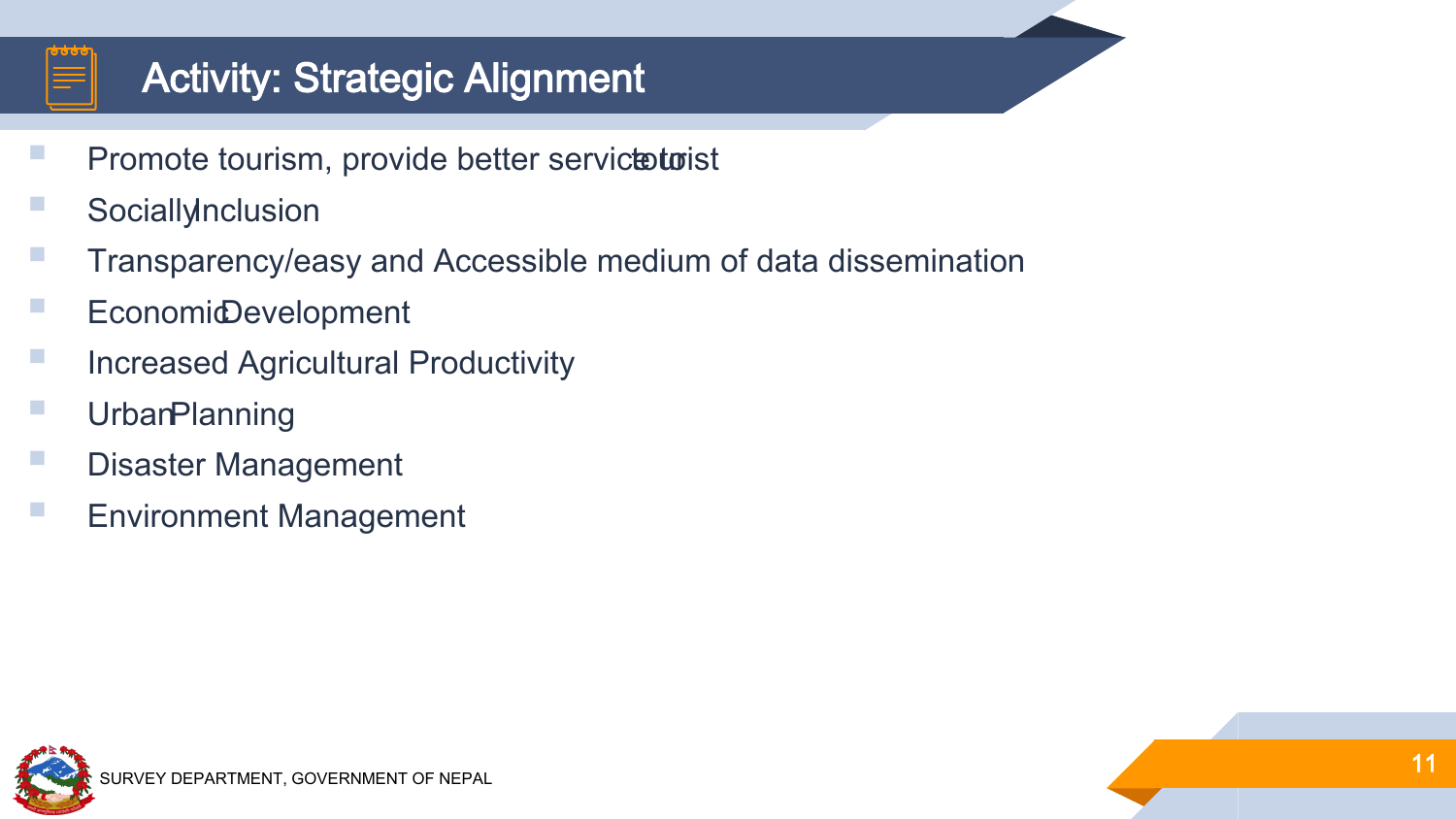## Vision

Achieve sustainable social, economic and environmental development by effici application of geographic information management for decision making.

## **Mission**

Working together to create and leverage value of geospatial Information in Government Decision making and private sector innovation .

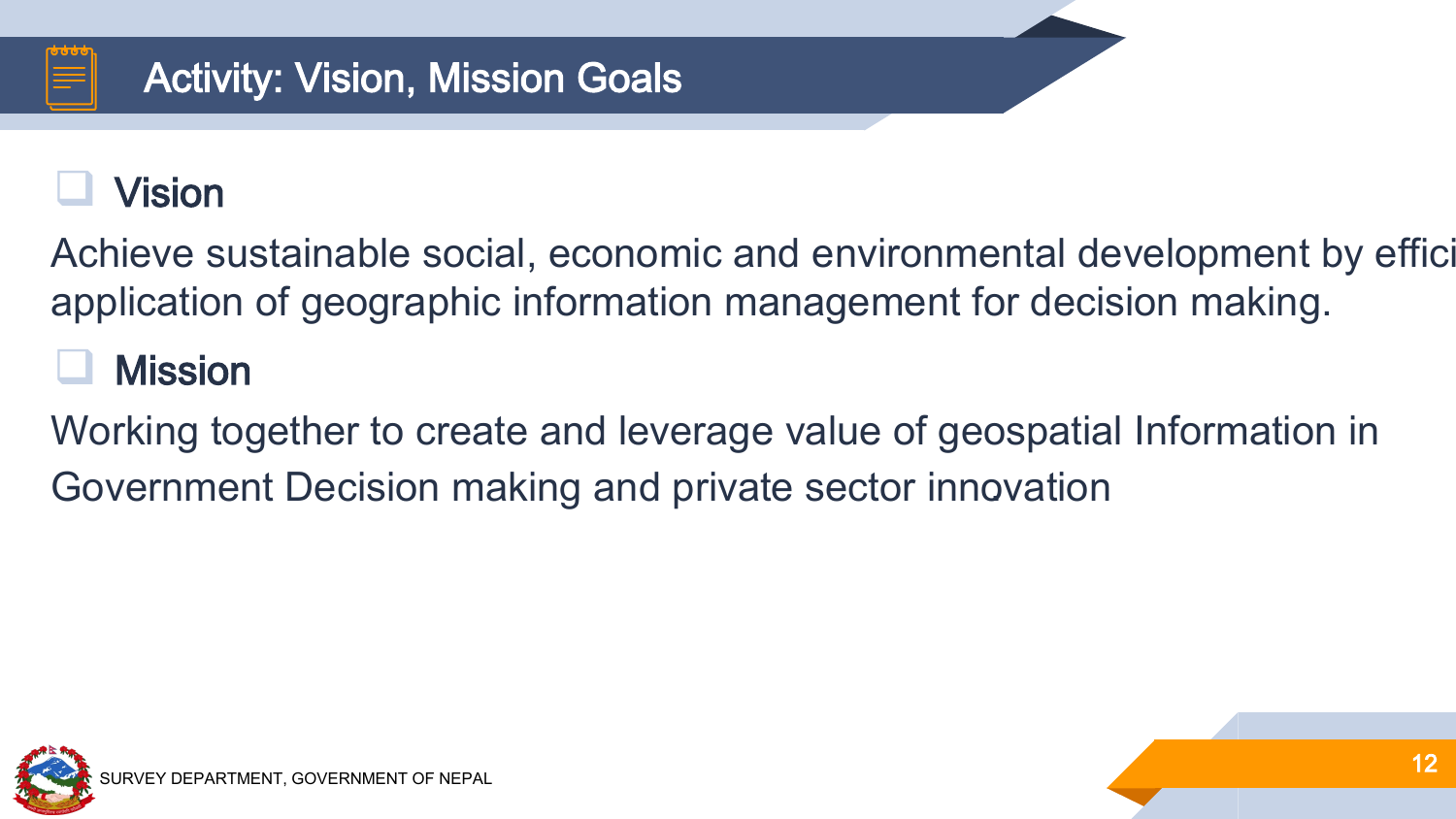## Activity: Vision, Mission Goals

## Goals

- To ensure continuous and easy access of geographic information for
- To improve the availability, quality value of geographic information
- To create environment for optimum use of Geospatial Information by government and people for decision making
- To increase capacity, capability, and knowledge transfer in geographic information
- To make institutional, legal and policy framework to achieve above goals.

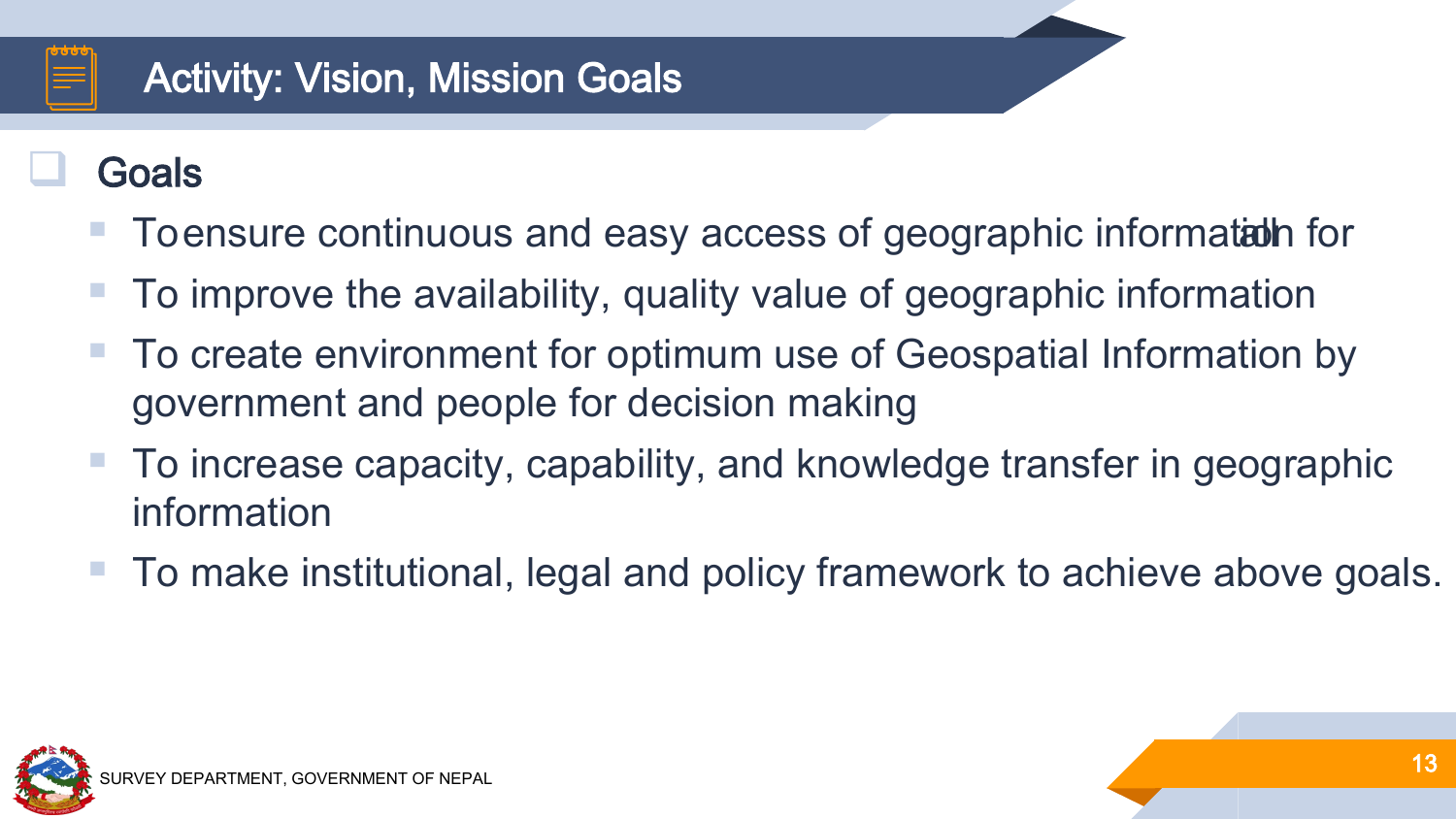#### ৳৳৳

## Activity: Gap Analysis Matrix

**I** Identify current situation ar gaps

| 2. Policy and Legal                                                                                                      |                                                                                                                                                                                                                                                                                                                                                                                                                                                                                                                                                                                                                                                                                 |                                                                                                                                                                                                                                                                                                |                                                                                                                                                                                                                                           |                                                                                                                                                                                                                                                                                                                                                                                                                                                                                                                 |
|--------------------------------------------------------------------------------------------------------------------------|---------------------------------------------------------------------------------------------------------------------------------------------------------------------------------------------------------------------------------------------------------------------------------------------------------------------------------------------------------------------------------------------------------------------------------------------------------------------------------------------------------------------------------------------------------------------------------------------------------------------------------------------------------------------------------|------------------------------------------------------------------------------------------------------------------------------------------------------------------------------------------------------------------------------------------------------------------------------------------------|-------------------------------------------------------------------------------------------------------------------------------------------------------------------------------------------------------------------------------------------|-----------------------------------------------------------------------------------------------------------------------------------------------------------------------------------------------------------------------------------------------------------------------------------------------------------------------------------------------------------------------------------------------------------------------------------------------------------------------------------------------------------------|
| Elements                                                                                                                 | Current Situation (Challenges)                                                                                                                                                                                                                                                                                                                                                                                                                                                                                                                                                                                                                                                  | Desired Future                                                                                                                                                                                                                                                                                 | Capacity Gap                                                                                                                                                                                                                              | Possible Strategies                                                                                                                                                                                                                                                                                                                                                                                                                                                                                             |
| Legislation<br>Norms, Policies<br>and Guides<br>Implementation<br>and Accountability<br>Data Protection<br>and licensing | There is no mandate to share<br>data.<br>Agencies don't know how to<br>release data in a way that<br>manages the risk that data will not<br>be used correctly.<br>Lack of capacity and<br>٠<br>understanding of the policy<br>framework<br>Pricing of some of the spatial data<br>is determined by "Directives for<br>the distribution and selling of<br>digital data".<br>There is law related to Right to<br>٠<br>information and Spatial data<br>capture but need updates as there<br>are gaps and overlaps.<br>Draft NSDI policy is developed<br>٠<br>covering aspects of data<br>distribution.<br>Limited people are aware about<br>٠<br>existing policy and arrangements. | Agencies work together<br>and share geospatial<br>information and they have<br>a common understanding<br>of the benefits and value<br>of geospatial information.<br>There exist geospatial<br>policies and laws stimulate<br>data sharing, innovation<br>and use of geospatial<br>information. | A lack of policies and legal<br>document concerning<br>Geospatial Data<br>Management including<br>data sharing, data<br>security, data<br>custodianship and<br>intellectual property right.<br>No Licensing and Pricing<br>٠<br>Framework | Form a committee or<br>council to review the legal<br>and policy framework and<br>advice government to<br>prepare and implement<br>policy and or NSDI Law<br>Develop the Legal and<br>Policy Framework<br>Prepare policy related to:<br>Data sharing<br>✓<br>Custodianship<br>Data Release<br>Standards<br>✓<br>Intellectual Property<br>A compliance Strategy to<br>and<br>encourage<br>assist<br>organizations to comply<br>with policies and laws and<br>in doing so, advance the<br>development of the NSDI |

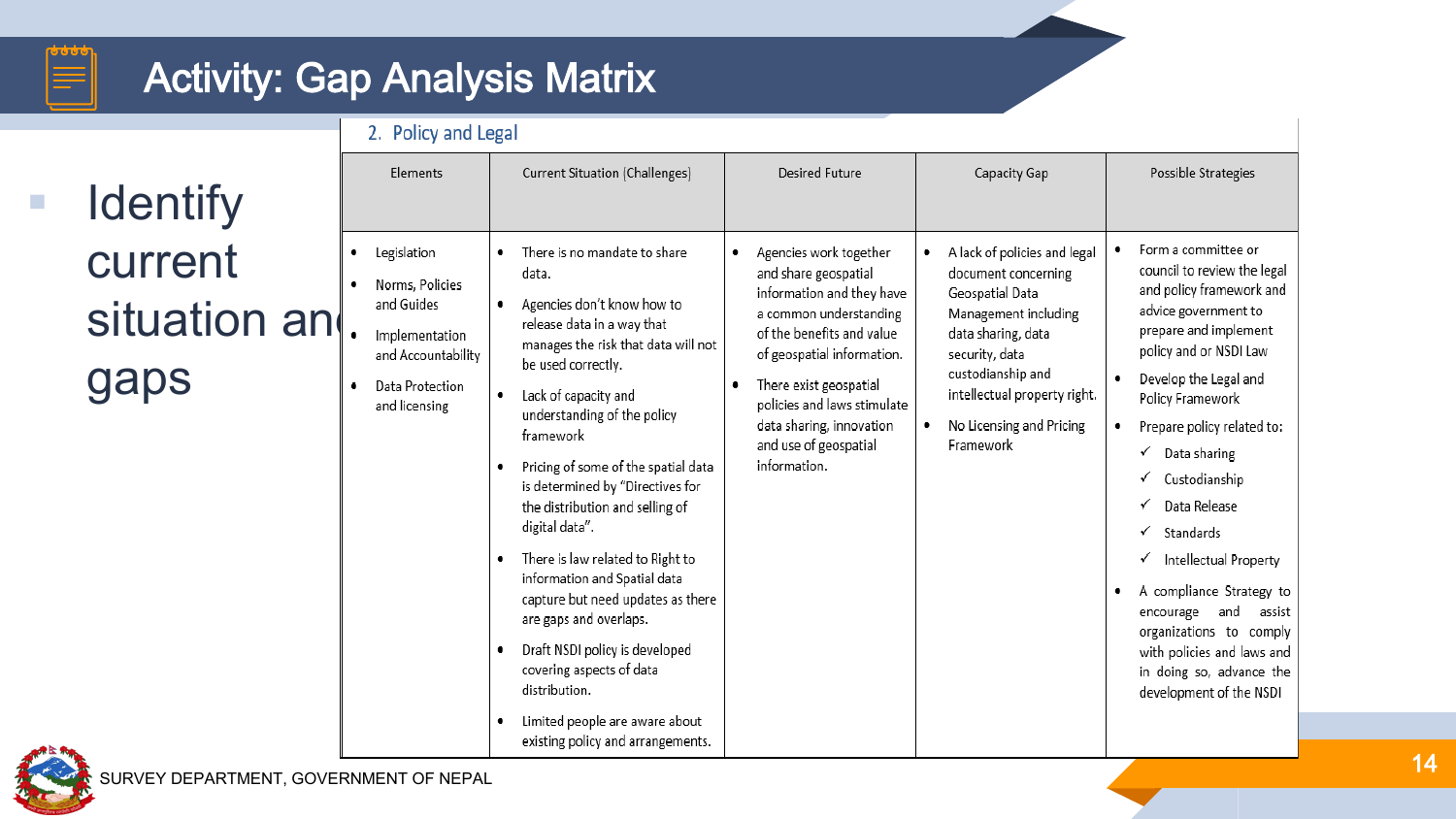

## Activity: Gap Analysis Report with Actions

- Compiled all the information and take reference of IGIF ImplementationGuide to preparereport
- Total34Actionsareidentified



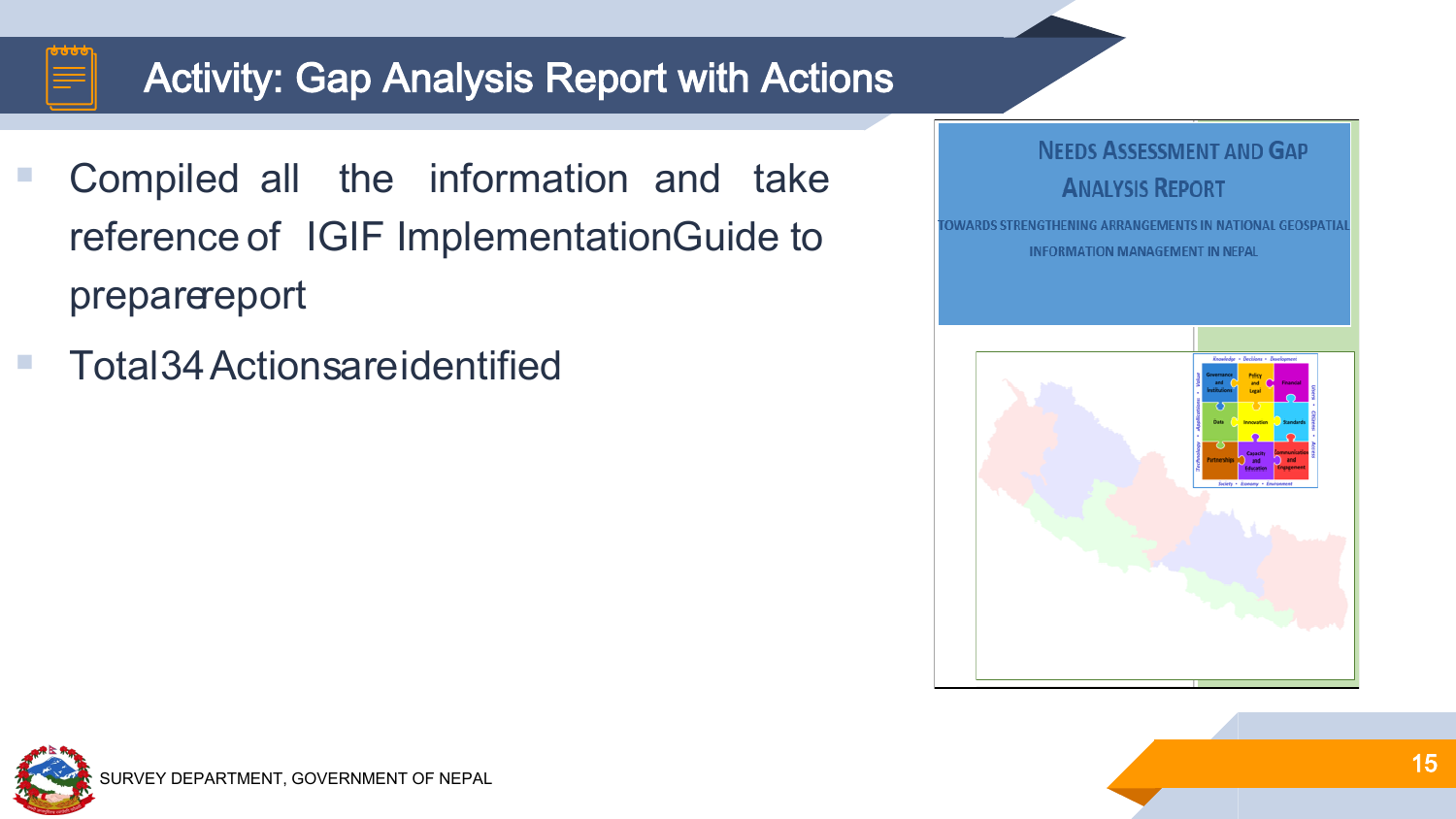

#### **Governance and Institutions**

- 1. Appoint an NSDI Steering Committee to lead the implementation of the Integrated Geospatial Information Framework
- 2. Establish a Geospatial Information Coordination Unit to coordinate and be accountable for all Integrated Geospatial Information Framework related activities.
- 3. Establish Specialist Working Groups to advise the coordination unit and Steering Committee on data, technology, policy, and capacity and education matters.
- 4. Develop a Governance Model defining the NSDI roles and responsibilities of key institutions.
- 5. Develop a National Geospatial Information Strategy Develop Country Action Plan

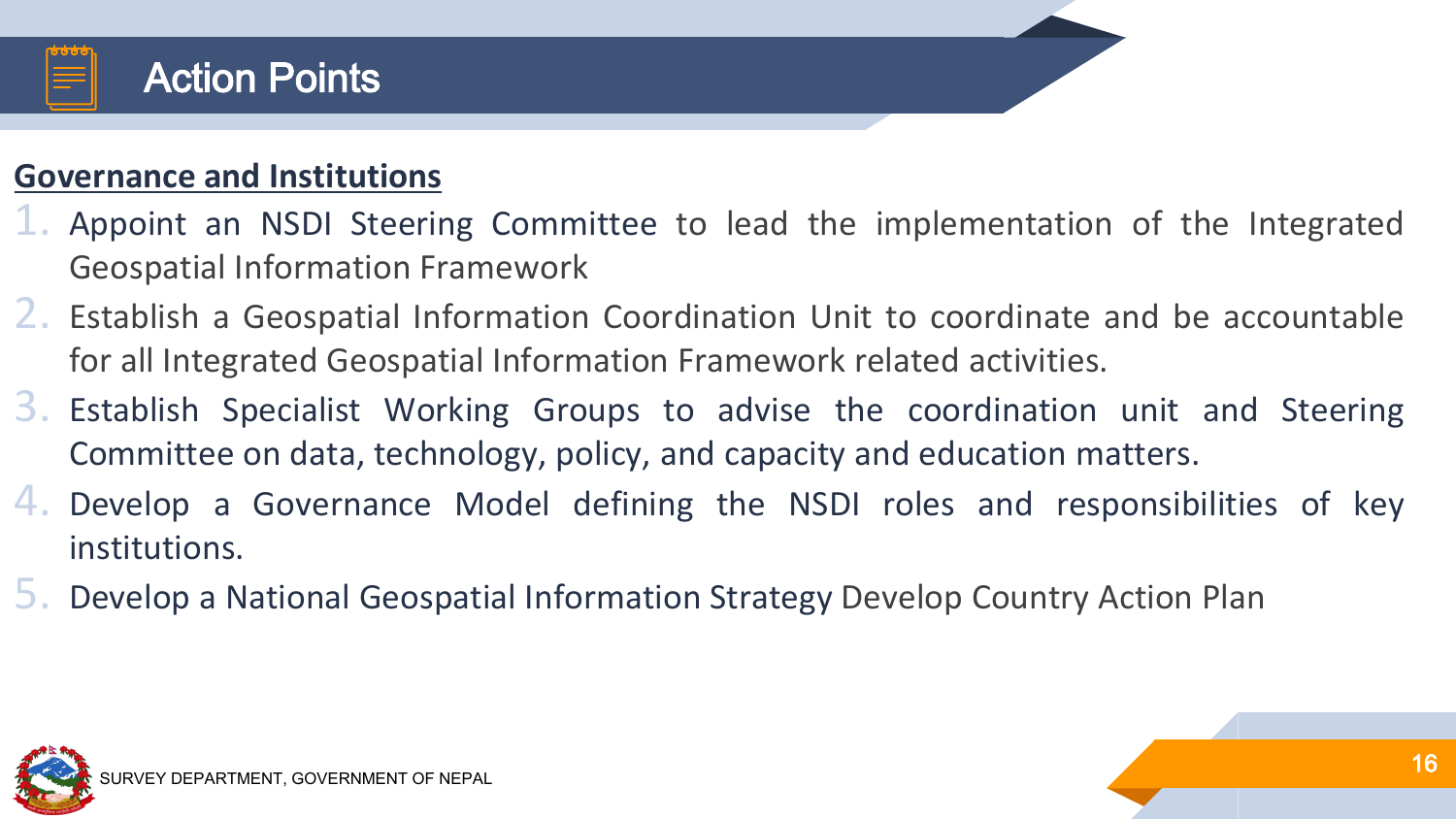

#### **Policy and Legal**

- 1. Review the existing Legal and Policy Framework to determine barriers to geospatial information sharing and usage.
- $\angle$ . Develop the Legal and Policy Framework laws, regulation, policy, good practice, agreement, etc.
- 3. Prepare/update policy/laws/regulations to support integrated geospatial information management.
- 4. Develop a compliance strategy to encourage and assist organizations to comply with policies and laws to advance the development of the NSDI.

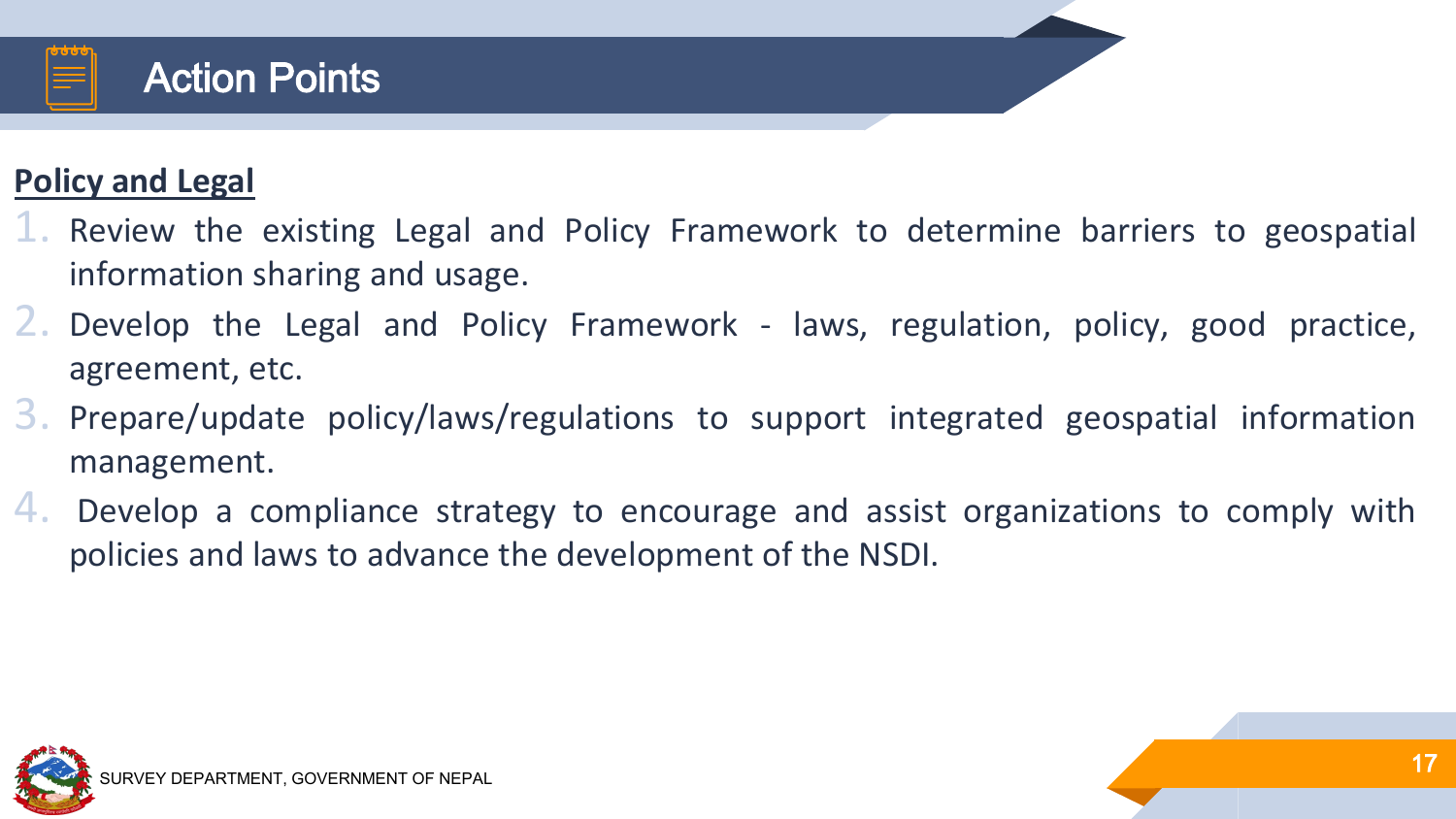

#### **Financial**

- 1. Undertake a Socio-economic Value Assessment to understand the return on investment generated through geospatial improvement activities that are strategically aligned to government priorities.
- 2. Review the current Government budget/business model with a view to creating a marketdriven business model that contributes to socio-economic development.
- 3. Under the NSDI Coordination Unit, establish the NSDI Financial Program Management.
- 4. Develop business cases for specific geospatial improvement projects on a case by case basis.

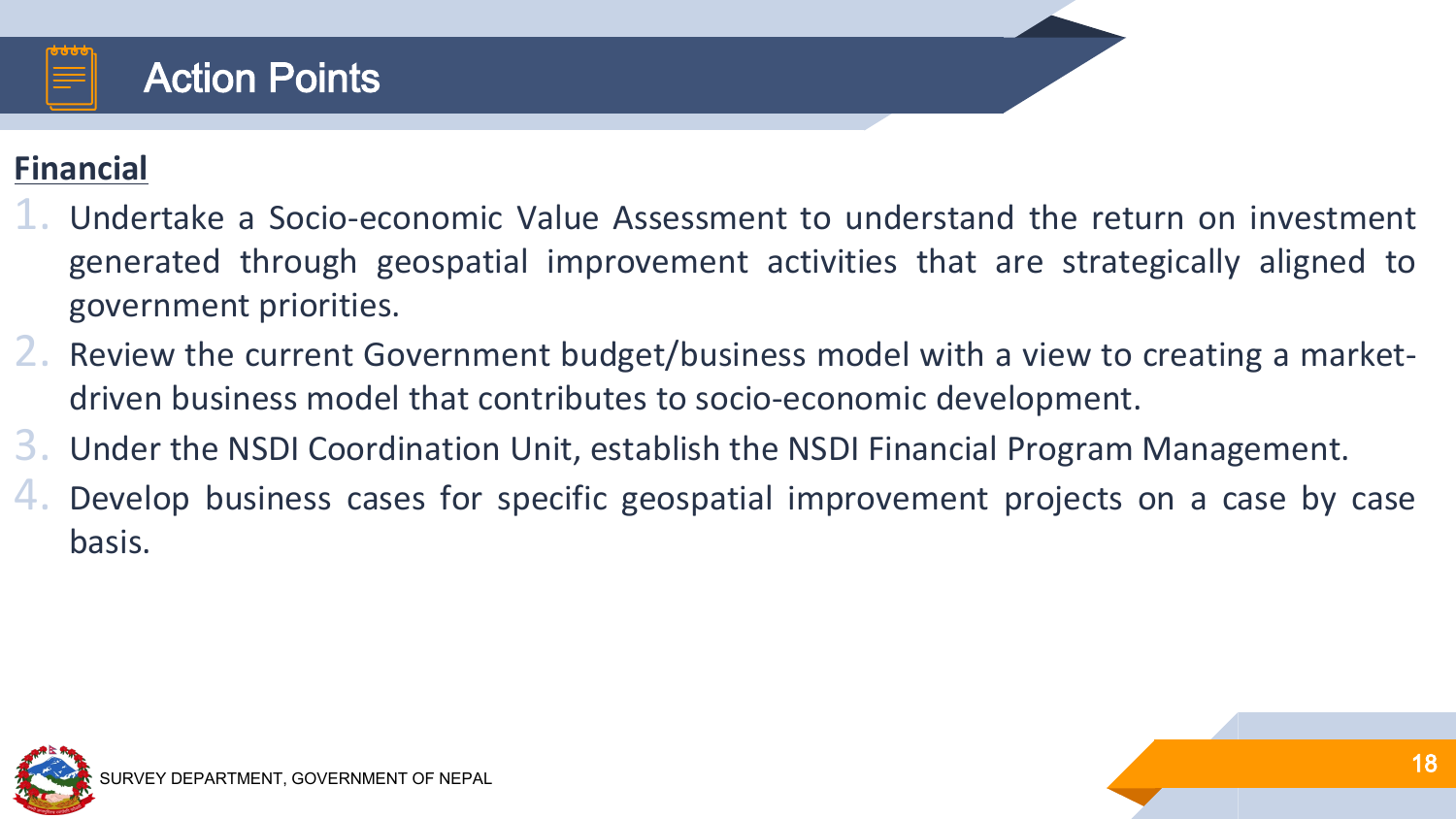

#### **Data**

- 1. Develop Data Framework to organise Nepal's geospatial and statistical information.
- 2. Densify Geodetic Network to enhance the fundamental spatial reference system
- 3. Conduct a Data Inventory to understand the extent of government data holdings.
- 4. Implement a Data Enhancement and Quality Improvement Program to update topographic base maps, fundamental data themes and operationalize the Data Framework:
- 5. Mandate data custodianship to appropriate agencies and develop Custodianship **Guidelines**

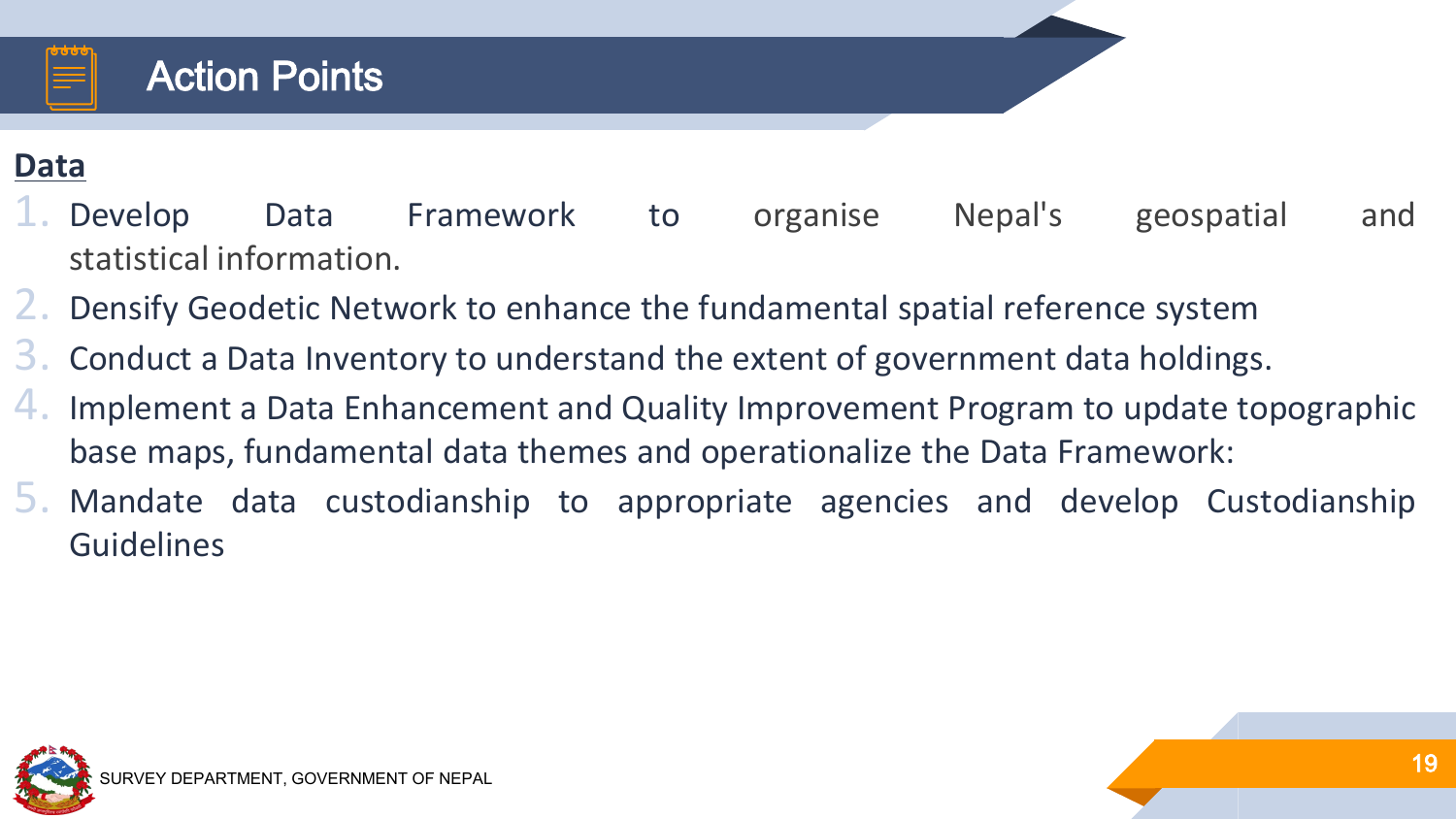

#### **Innovation**

- 1. Enhance the geoportal so that specialist applications can be built to deliver priority needs.
- 2. Establishment a research and development unit with cross agency and cross discipline involvement, to innovate in the national interest.
- 3. Develop an Innovation Program to incentivise the use of spatial data by the government, private sector and citizens.

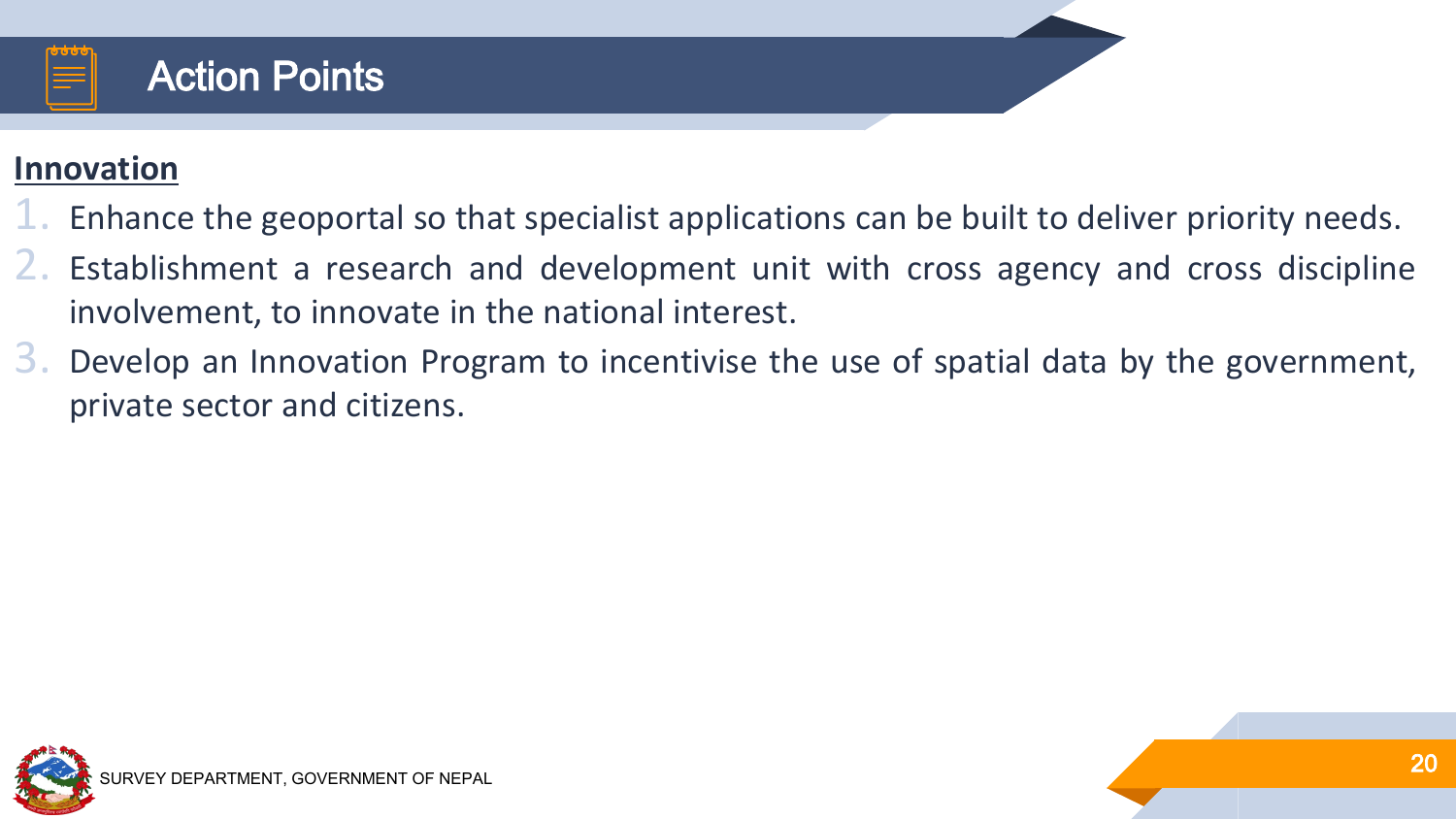

#### **Standards**

- 1. Establish and maintain a National Standards Governance program to review, assess, develop, evaluate, and endorse national standards for geospatial information management.
- 2. Undertake an inventory of standards used across government agencies.
- 3. Develop policies and procedures promoting the procurement, implementation and use of standards-based technologies and data.
- 4. Promote broad public/private sector stakeholder dialogues and forums to raise awareness and to promote a common standards framework.
- 5. Develop and implement policies and procedures to monitor and assess compliance with endorsed national standards.

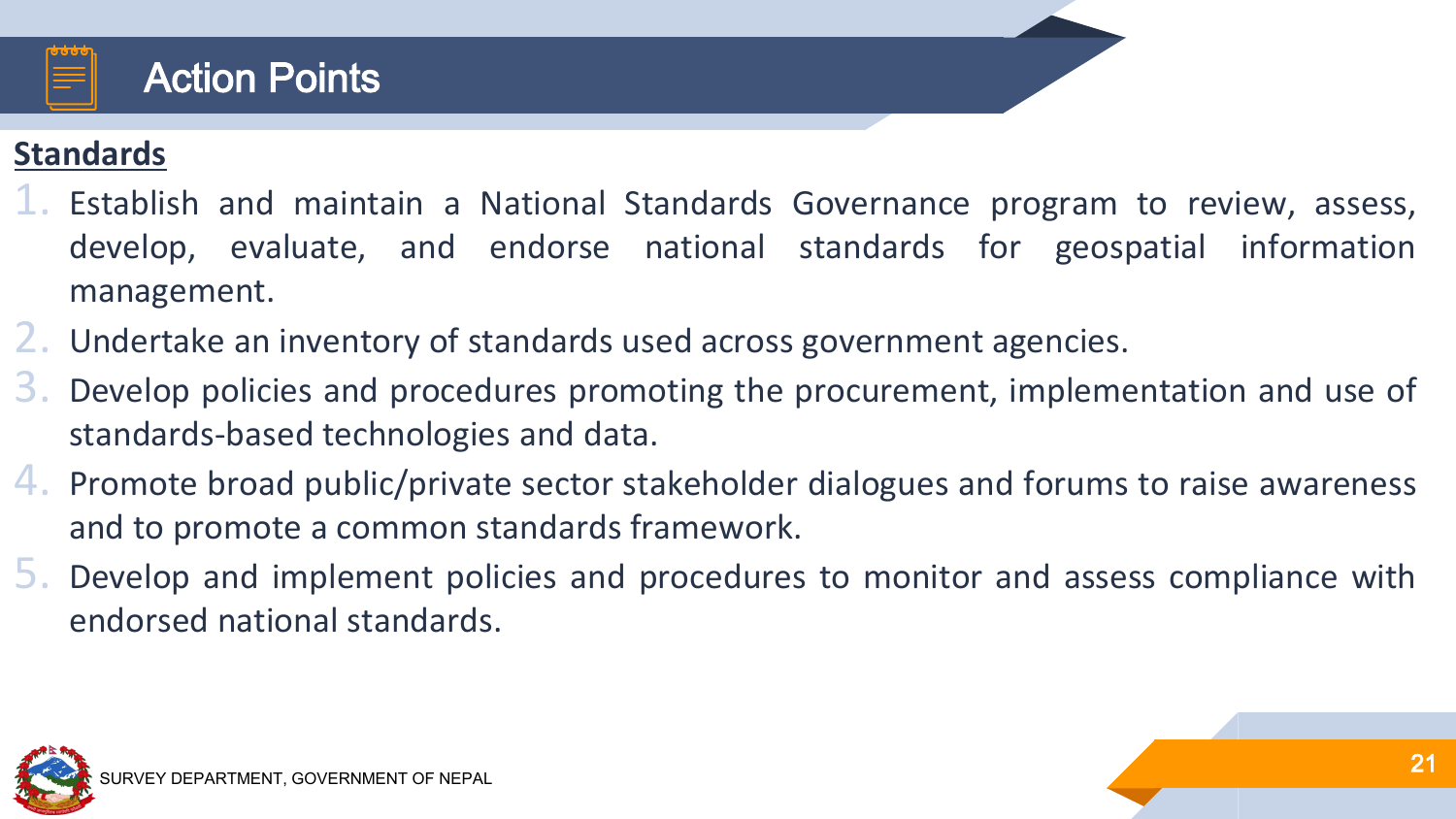

#### Partnerships

1. Establish a Partnership Framework and Plan to understand, evaluate, select, formalize and manage partnerships.

#### **Communication and Engagement**

1. Develop a Stakeholder Communication and Engagement Plan to maintain open lines of communication with stakeholders

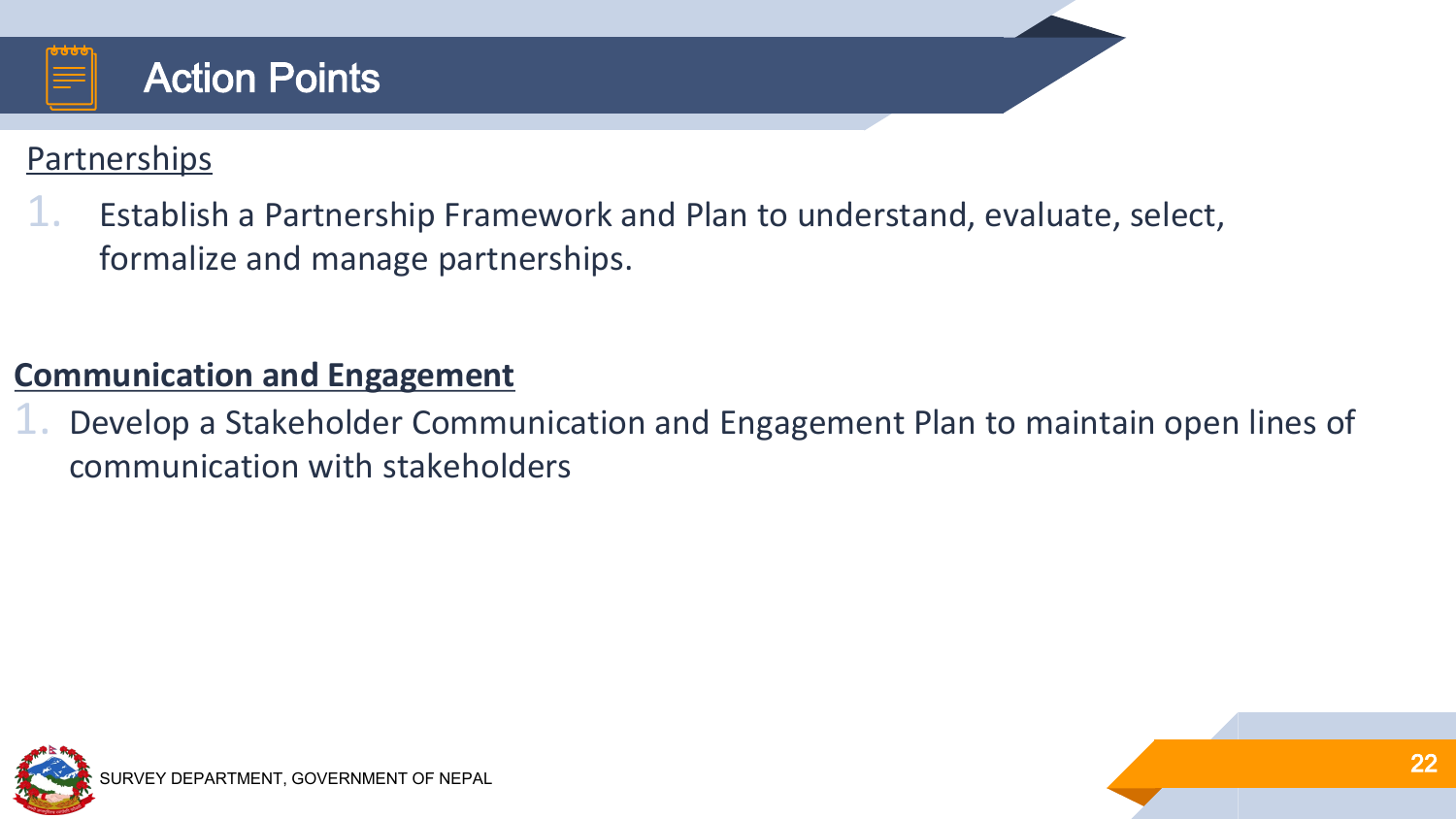

#### Action Points

# **Capacity and Education**

- 1. Promote the inclusion of geospatial information in curriculum of secondary schools.
- 2. Create education material to support regular professional training on geospatial information management.
- 3. Organize outreach programs and workshops to raise awareness and build capacity.
- 4. Develop a Capacity and Education Plan targeted towards professional development in geospatial technologies.
- 5. Conduct education and awareness raising activities to increase community participation in citizen science projects

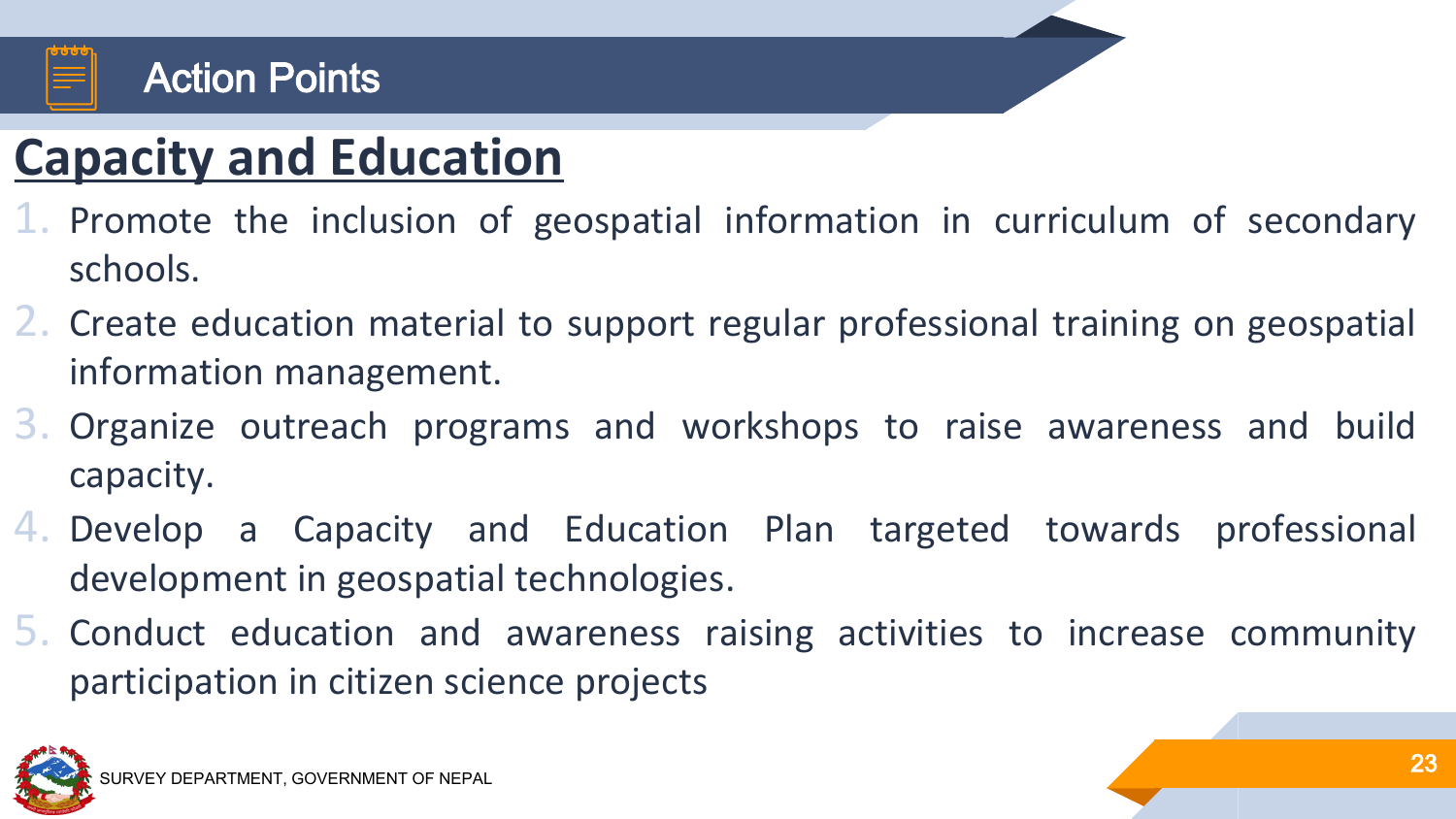

## Some Observations

- Communicating importance of Geospatial Information Management is still a challenge.
- Geospatial Informatic should be for decision making in various sector and not for technical people.
- Maximum Stakeholder Engagement is necessary to identify all the issues.
- Country action plan will guide Geographic Information Management in Nepal for many years to come. However, this document and IGIF itself should evolve with time.
- This Development Account Project has developed excellent tools and documents which could be used by other countries as well for Geospatial Information Management.

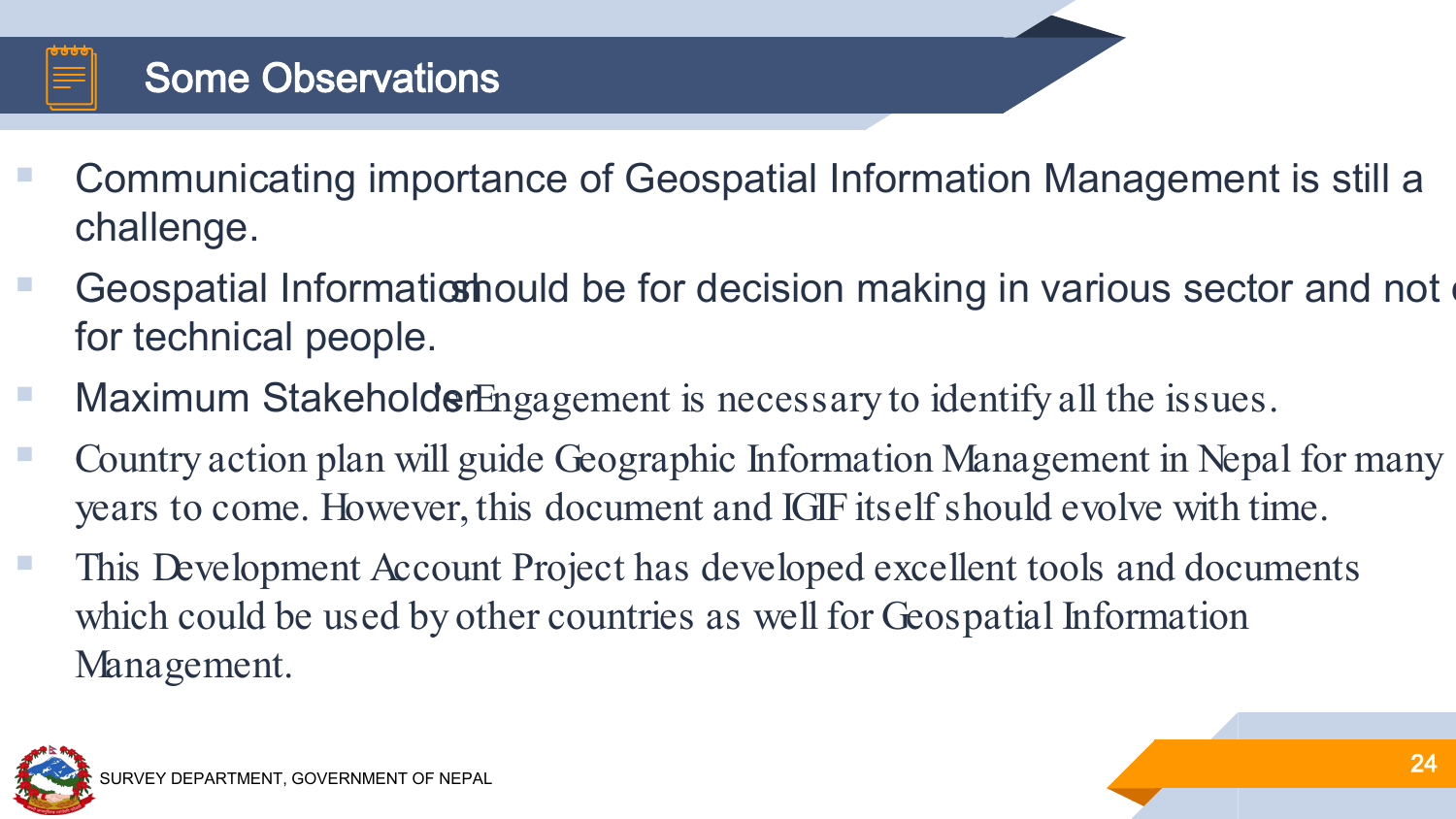

## Acknowledgement

- **UN Statistics Division**
- **Ms. Lesley Arnold**
- **Mr TEO Chee Hai**